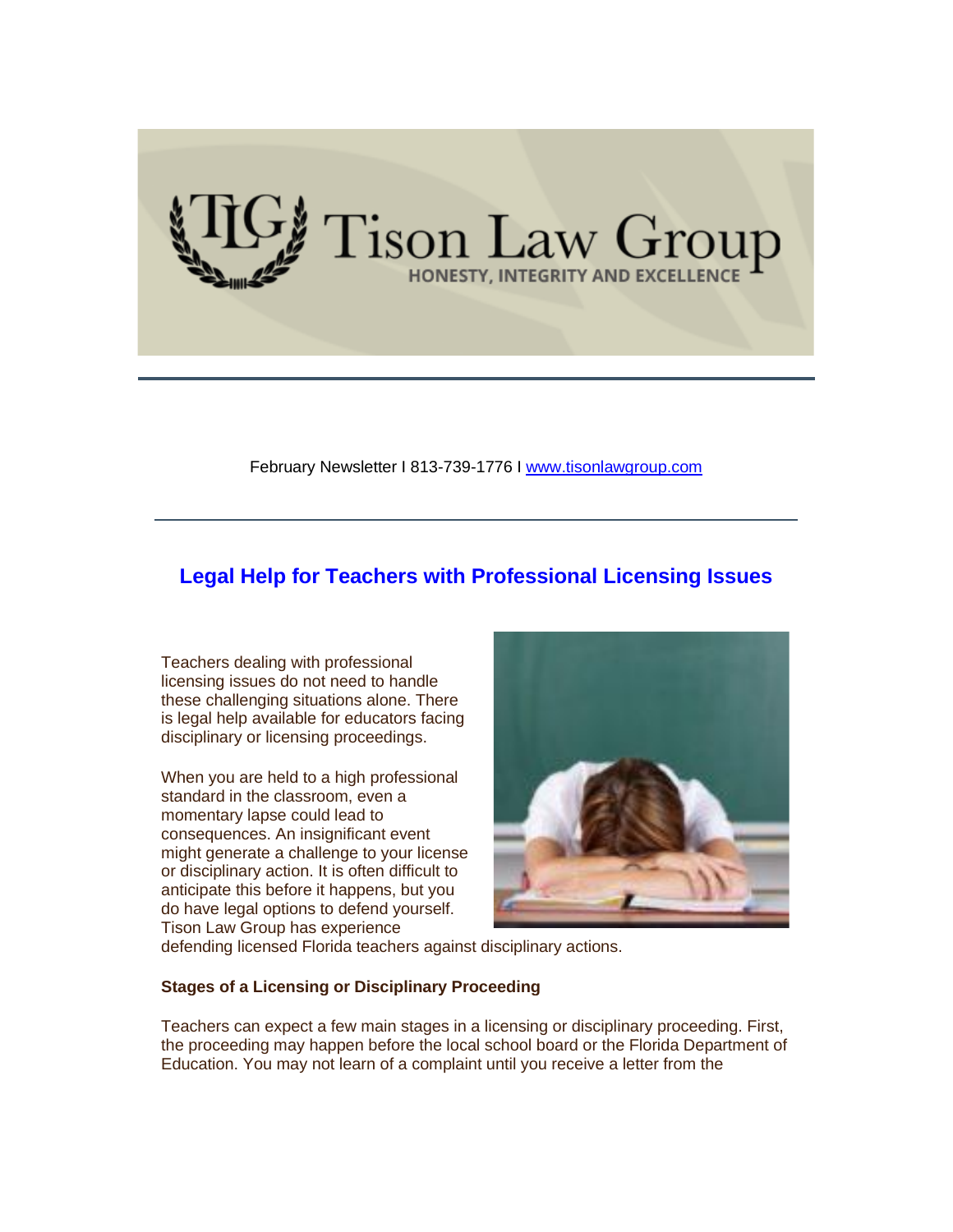Department of Education (DOE). At that point, the DOE may have opened a full investigation. The DOE conducts it[s investigation](https://r20.rs6.net/tn.jsp?f=001onWZfvn-hA_EY6VqZzwGUFtwJy2gX7JD9xW1_XCahQXkCbF_qxprKc3s4ItfGO_ZqMtUhvMsIr7xjGTSg3ncbv7--w1qSYiklFoI95D0uagyLIOSciMkCB66TeIcNcnFZQ4xSp55GwuoCqPDq8jMl94tmYEVlKJm6EmF9_XEuGwkegNs2Sr2EqN9muteRpnJ&c=G3ICMiJYPk1SN2olJl05O2a-OCa4_EqbUsBqo4rIbaieeF5BKKouVw==&ch=P1vU3kZvfrj4pNCIS10tMqeeA-d8xoSXSN8RGF8fivnJG-C-LyHcUQ==) by interviewing witnesses and obtaining records. Keep in mind that you have a right not to be interviewed because you are a licensed teacher being investigated. We strongly recommend that you not provide an interview to a DOE investigator without an attorney present. We further recommend that you hire an attorney to respond to any correspondence from the DOE. When the investigation ends, lawyers at the Department of Education will review the investigation report. They recommend whether to close the investigation or file an administrative complaint. A panel then reviews the recommendation for probable cause. If probable cause is found, the complaint is referred to a prosecutor.

At this point, we may advise you that we need to request a formal hearing. You will have the opportunity to respond to the allegations against you. We can assist in preparing that response. We will work on building your case during this period, by doing our own investigation and requests for documents. If the case does not settle, we will pursue your best defenses at an administrative hearing. Once the judge makes a ruling on your case, we can help you submit any exceptions to the ruling and have them considered by the Education Practices Commission (EPC).

#### **Why to Hire A Lawyer for Licensing and Disciplinary Actions**

There are many reasons why you should hire a lawyer if you face a disciplinary or license challenge. First, the process that the Department of Education follows in pursuing a complaint is complicated. It can be a lengthy and confusing process if you are not familiar with the laws that [apply.](https://r20.rs6.net/tn.jsp?f=001onWZfvn-hA_EY6VqZzwGUFtwJy2gX7JD9xW1_XCahQXkCbF_qxprKc3s4ItfGO_ZwS8ynufLuPUW2jusmZRH7Naid2xWn11qyfLNhh2HFUm7Pd27_9dhK5-DF1Txzx3WlSN7ZfNl5pKcOS5FPnSPSB3F4T6VpXhTeyoPGdieshaxw3ThA3S2mVQK5i6YQfQDTQuqTwmlvR925r0sZPwul_c-BjgN44phv5Hx4CMHyuCcX1YJWh3KQQ==&c=G3ICMiJYPk1SN2olJl05O2a-OCa4_EqbUsBqo4rIbaieeF5BKKouVw==&ch=P1vU3kZvfrj4pNCIS10tMqeeA-d8xoSXSN8RGF8fivnJG-C-LyHcUQ==) You need to understand your rights by getting legal advice from an experienced attorney.

Second, you may receive requests for information or a request for an interview during this process. How you respond to these requests can have a big impact on your case. You may have the right to decline to respond or be interviewed. We can help you evaluate the requests and determine the best responses from a legal standpoint.

Finally, our firm conducts its own investigation of your case as it proceeds. You cannot count on the school board or Department of Education to conduct a fair, thorough investigation. Interviews and document requests could be focused on gathering evidence against you. From our perspective, we can seek evidence in our independent investigation that may help your case. We do our best to achieve closure of licensing and disciplinary actions, reduce the charges, or lessen the counts in the complaint.

If you are not sure whether you need a lawyer, consider what could happen if the administrative hearing does not go your way. You could face discipline, firing, loss of your teaching license, and even criminal charges against you. Do you want to risk any of that when you could have hired an attorney? Here at Tison Law Group, we can handle your disciplinary or licensing matter from start to finish. You will receive knowledgeable advice from lawyers who routinely help Florida teachers fight to stay in the classroom.

When you need an experienced and knowledgeable Florida licensing or disciplinary lawyer, call Tison Law Group. Tison Law Group's lawyers can handle your case from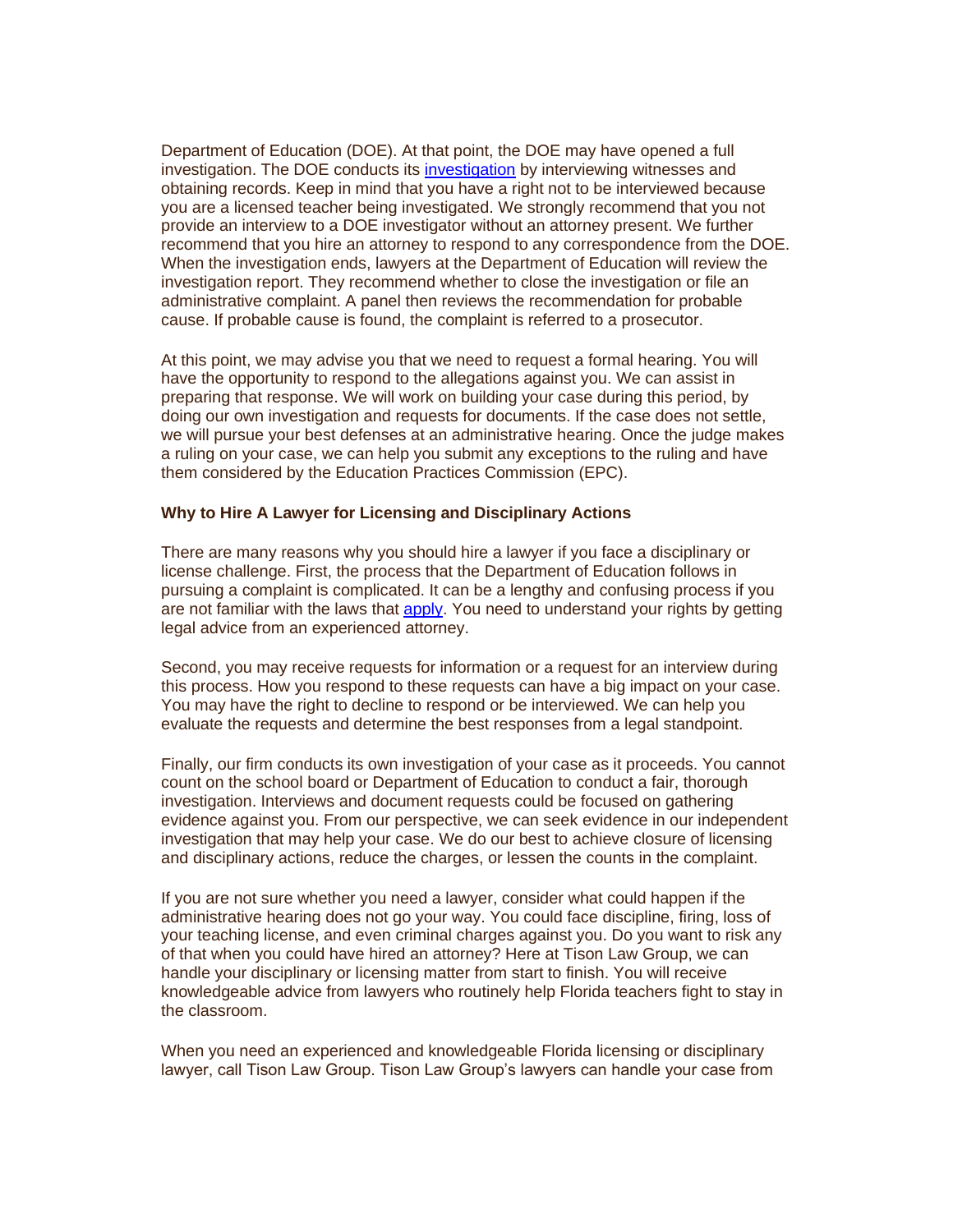start to finish. Our lawyers provide free consultations to teachers and other licensed professionals in Florida. Contact us today by calling (813) 739-1776 or filling out the [contact form](https://r20.rs6.net/tn.jsp?f=001onWZfvn-hA_EY6VqZzwGUFtwJy2gX7JD9xW1_XCahQXkCbF_qxprKcaE-v_ccRM8i9S_CP9VVp0jPVJCXlHblMOl76ajrJtLIZfdFZoJwxzYNT3qRVEEyWGzb89TVqRT17mKeKW4oDjytNswVMayLi2ITXGHCQ_apTT0o6JUWm0=&c=G3ICMiJYPk1SN2olJl05O2a-OCa4_EqbUsBqo4rIbaieeF5BKKouVw==&ch=P1vU3kZvfrj4pNCIS10tMqeeA-d8xoSXSN8RGF8fivnJG-C-LyHcUQ==) on our [website.](https://r20.rs6.net/tn.jsp?f=001onWZfvn-hA_EY6VqZzwGUFtwJy2gX7JD9xW1_XCahQXkCbF_qxprKTqkrBdASILe5I8hB5GTMNMsIk0juHP1teqmmPwvyohfmtChsf4gXyiL9-NE9tm2m7VKINKRnRRDuMPRBBlpYzkcEIkDbgC1aQ==&c=G3ICMiJYPk1SN2olJl05O2a-OCa4_EqbUsBqo4rIbaieeF5BKKouVw==&ch=P1vU3kZvfrj4pNCIS10tMqeeA-d8xoSXSN8RGF8fivnJG-C-LyHcUQ==)

Tison Law Group was founded in 1998 by Tampa native William "Ty" W. Tison. Our firm is founded on the commitment to achieving excellent results while providing the utmost in personal service. Our attorneys and staff are committed to serving clients and the legal profession with honesty and integrity.

[Click Here to](https://r20.rs6.net/tn.jsp?f=001onWZfvn-hA_EY6VqZzwGUFtwJy2gX7JD9xW1_XCahQXkCbF_qxprKTqkrBdASILe5I8hB5GTMNMsIk0juHP1teqmmPwvyohfmtChsf4gXyiL9-NE9tm2m7VKINKRnRRDuMPRBBlpYzkcEIkDbgC1aQ==&c=G3ICMiJYPk1SN2olJl05O2a-OCa4_EqbUsBqo4rIbaieeF5BKKouVw==&ch=P1vU3kZvfrj4pNCIS10tMqeeA-d8xoSXSN8RGF8fivnJG-C-LyHcUQ==)  [Visit Us Online](https://r20.rs6.net/tn.jsp?f=001onWZfvn-hA_EY6VqZzwGUFtwJy2gX7JD9xW1_XCahQXkCbF_qxprKTqkrBdASILe5I8hB5GTMNMsIk0juHP1teqmmPwvyohfmtChsf4gXyiL9-NE9tm2m7VKINKRnRRDuMPRBBlpYzkcEIkDbgC1aQ==&c=G3ICMiJYPk1SN2olJl05O2a-OCa4_EqbUsBqo4rIbaieeF5BKKouVw==&ch=P1vU3kZvfrj4pNCIS10tMqeeA-d8xoSXSN8RGF8fivnJG-C-LyHcUQ==)

# *Tison's Tip*

"If any school administrator, school district representative, DOE investigator, law enforcement officer, child protection investigator or any other person is asking you to provide a statement to them regarding your having placed your hands on or otherwise having had any physical contact with a student, please remember to insist on having an attorney present BEFORE answering ANY questions. Doing so might save your job, your certification to teach, your career and possibly even your freedom!"

## *Employee Spotlight*

Anthony R. Duran was raised in Tampa, Florida and graduated from Jesuit High School. He subsequently earned a Bachelor's Degree from the University of Tampa and his law degree from the University of Florida, where he graduated with honors. Mr. Duran began his legal career in earnest as an Assistant Public Defender in Tampa, Florida. He then served as Assistant State Attorney in Tampa where he spent three years as a Lead Trial Attorney in the sex offense/child abuse division. After leaving the State Attorneys office, Mr. Duran worked for Ogden & Sullivan handling insurance defense and trucking litigation. He now works